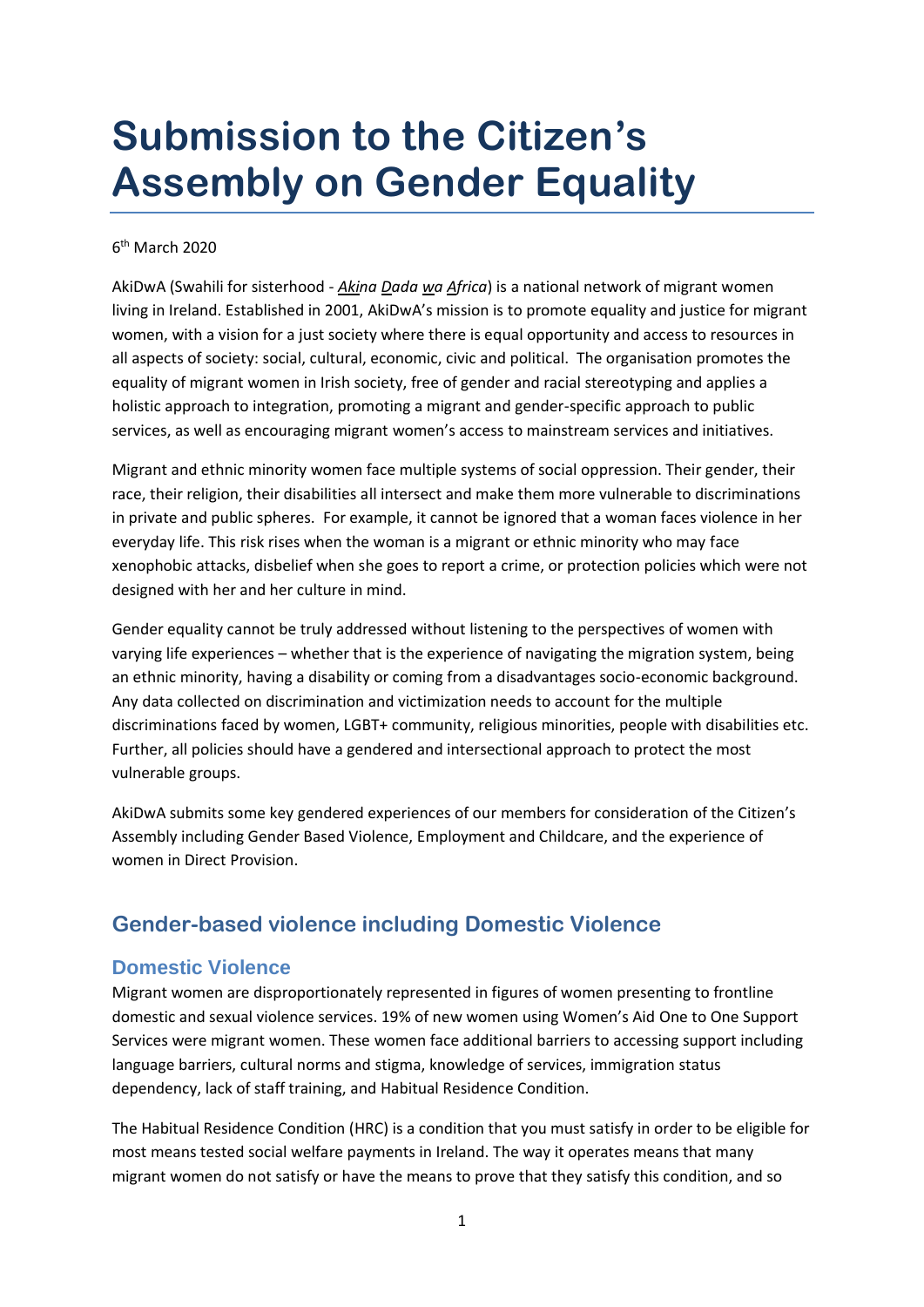they cannot access the payments which would give them the financial freedom to seek safety. Under-resourced refuges and shelters must refuse women who have no recourse to social welfare or other finances to contribute to the cost of the shelter. This means that a victim of abuse can be doubly dependent on their abusive partner.

Under the Istanbul Convention, Ireland is obliged to provide for a sufficient amount of bed spaces in protective refuges for victims of domestic violence. The recommended amount is 1 bed to every 10,000 people in Ireland. With a population of 4.73 million, Ireland's 131 refuge beds fall far short of the recommended 473 beds required. The situation is even more difficult in rural areas where services need to cover wider catchment areas. Further, we recommend resourcing for cultural competency and specialised services for migrant and ethnic minority women.

## **Female Genital Mutilation**

Female Genital Mutilation is a form of gender-based violence which affects women and girls in Ireland today. AkiDwA estimates that 5,795 women living in Ireland have undergone FGM although the actual number may be higher. AkiDwA produced this estimate by synthesising Census 2016 data with global prevalence estimates from UNICEF 2016. Survivors are living with the psychological and physical consequences of this serious act of violence, and young girls are at risk of this harmful traditional procedure. WE have repeatedly called on the Government to establish an interdepartmental working group to coordinate the response to FGM, to prevent it from happening to young girls and to provide adequate support to survivors. 2019 saw Ireland's first ever conviction of this human rights abuse, which sends a strong message that FGM will not be tolerated, but we need to take steps at preventing girls from being cut, before the criminal act is ever committed. We have outlined five key policy steps that the government should take in order to prevent such a crime from happening again.

- 1. *Intergovernmental Working Group on FGM:* Establish an intergovernmental working group including the relevant government departments, civil society actors, frontline services and representatives from affected communities
- 2. *National Action Plan on FGM*: Develop a National Action Plan on FGM outlining and coordinating the response of government agencies, funding to support anti-FGM programmes and key targets and indicators to measure progress towards eradication.
- 3. *Network of Community Health Ambassadors*: Establish funding for a network of Community Health Ambassadors who would work with affected communities, including youth and religious groups and men, in order to change attitudes to FGM at a grassroots level.
- 4. *Full implementation of the Istanbul Convention*: Implement fully Ireland' obligations under the Istanbul Convention, promoting a holistic and integrated approach in relation to violence against women and FGM.
- 5. *Training for healthcare and frontline service*s: Support the training for all professionals and service providers working with FGM-affected communities including, for example, healthcare professionals, social workers, Gardaí and those working with asylum seekers.

# **Access to work**

In the course of our work, we find that the barriers which women of African descent face in seeking work include lack of recognition of their qualifications from abroad, lack of work experience in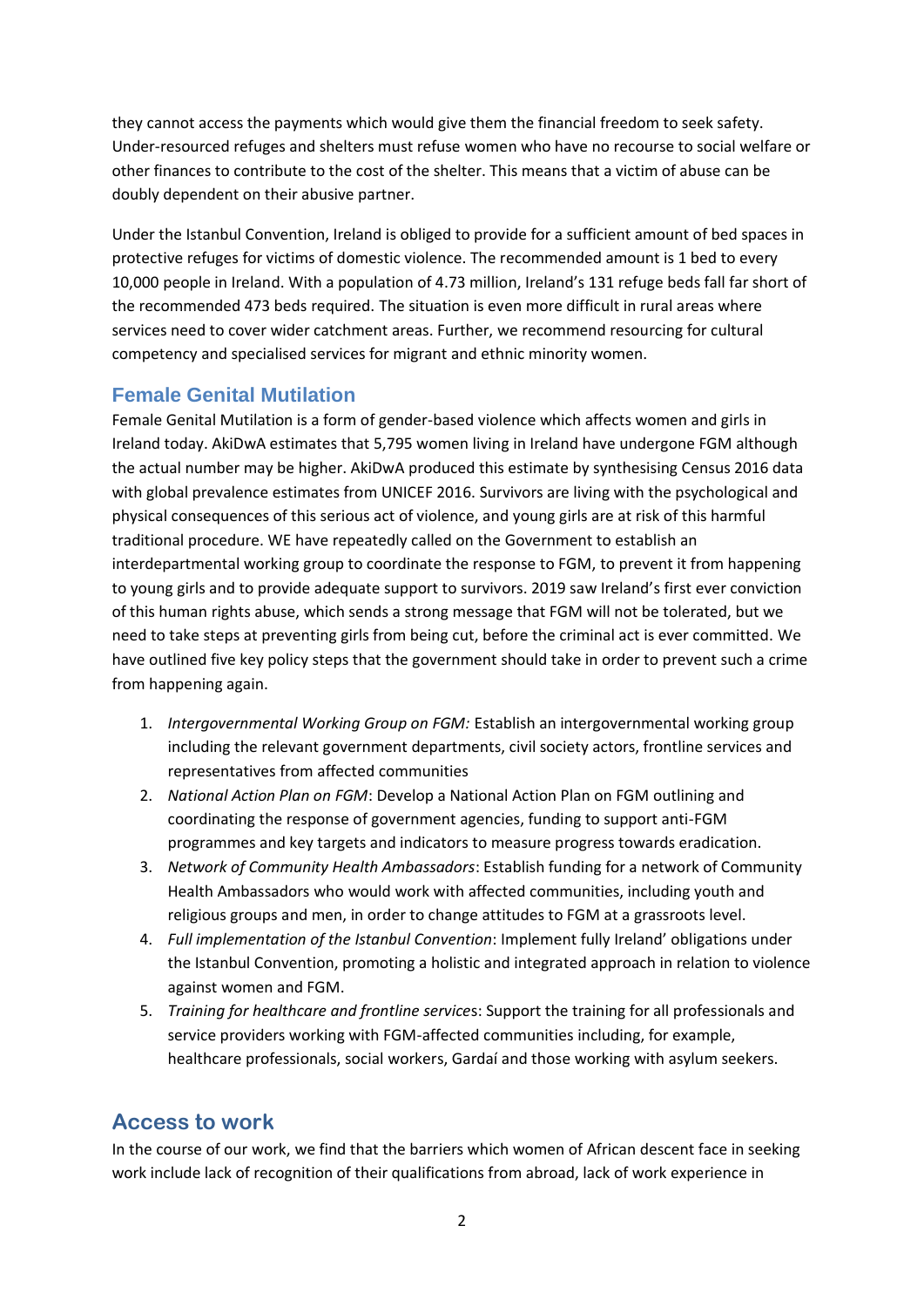Ireland, lack of childcare, and multiple discriminations based on race, gender and religion. As indicated by Economic and Social Research Institute (ESRI) in their 2018 integration monitoring report, the employment rate for Africans in Ireland was very low at 45%, while 66% of Irish nationals were working. The report indicates that African women are particularly disadvantaged, with the gender divide in employment particularly stark among Africans. With a tendency for African families to have more children, it could be that African women are pushed out of the work force by the high cost of childcare, lower earning potential and because of their immigration status, with less recourse to relatives to provide childcare.

Any initiatives to address the gender pay gap and access to work need to explore and address the reason why working women of colour are underemployed and underpaid.

Further, the right to work for international protection applicants has been introduced on a limited basis, So far, this has been well-received and a source of morale and value to the lives of women in Direct Provision. The opportunity to work, volunteer and integrate in the community is something that our members always express a need for. We recommend that the right to work be extended to all residents of Direct Provision, including those awaiting appeals. "To try to show them (Irish people) that we are here to also work-- Like to try to show them that you can do something for our self. We can do it, we can make, we can also work. We can do many things here." - Participant in Let's Talk study.

#### **Healthcare**

In 2017 AkiDwA undertook research on migrant women and healthcare. The research found that there are gendered barriers as well as barriers to migrants women when accessing healthcare services, and that migrant women as a group have specific needs within the healthcare system which are currently not being met, this fact was reiterated by focus group findings which was held with migrant women as part of the research. According to the research findings women born outside Ireland make up to 39% of maternal death. Many migrant women struggle to access information about medical services in Ireland; as a result many do not know where or how to receive medical treatment or access to Irish health system (The Irish health system is somehow different from what majority of the migrant women would have been used to in their countries of origin causing confusion of General practitioner and Hospital access). This generally creates a lower uptake of services among migrant women, and they are more likely to either treat themselves and their families with over the counter medicine. As a result, migrant women are not seeking or receiving adequate treatment when necessary. Within the healthcare system itself, there is a lack of culturally competent services and health service providers are not aware of culturally sensitive issues. Many of the women feel there is lack of understanding of their cultural background and country of origin from the healthcare providers, resulting in misunderstandings, negative perceptions and stereotypes, which then in turn hinder equality and integration.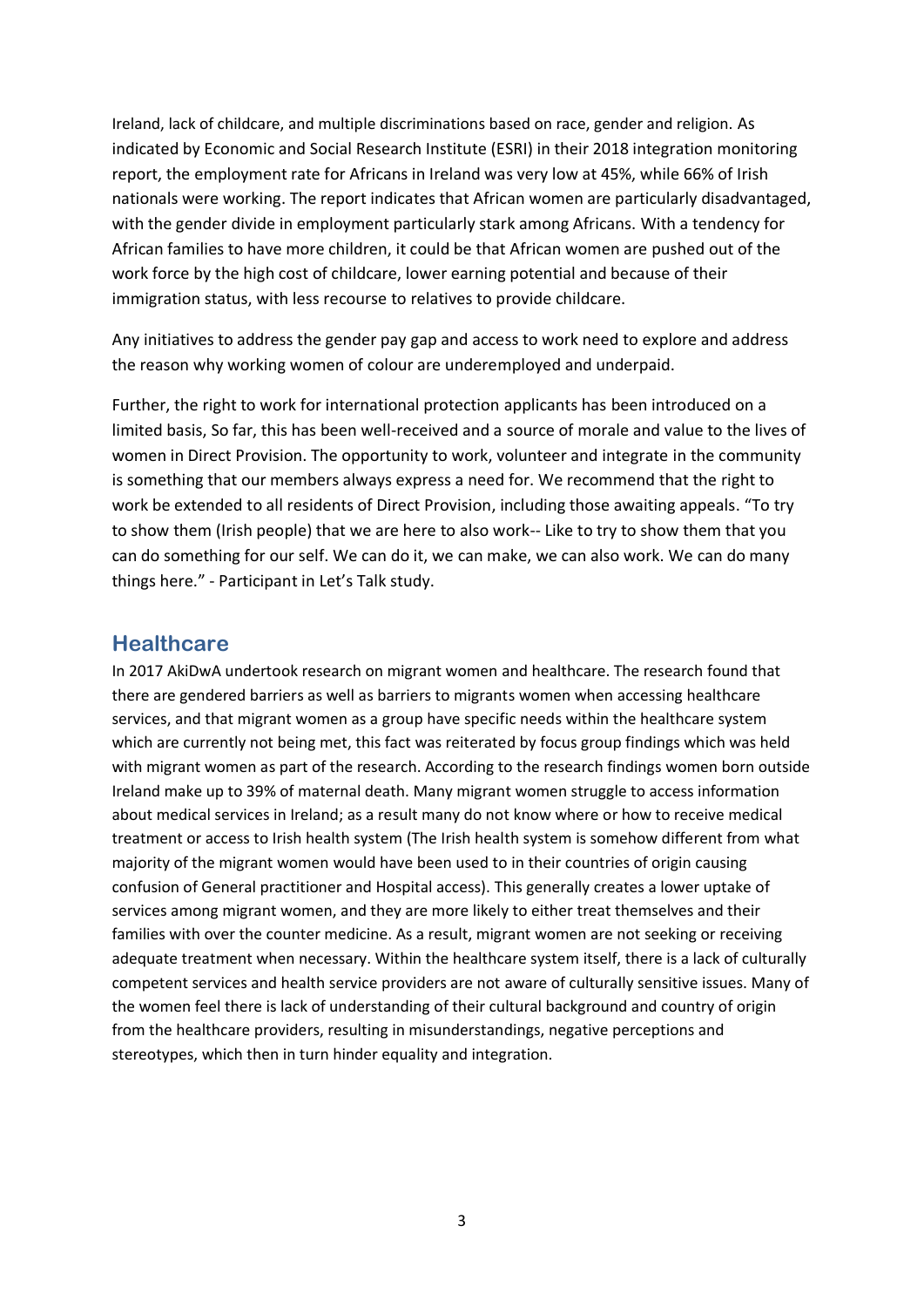# **Impact of Direct Provision on Women**

#### **General conditions of Direct Provision**

Direct Provision is the system of provision of State accommodation to applicants for international protection while they await a decision on their application. Residents are entitled to a weekly allowance of €38.80 for adults and €29.80 for children, and are given room and board in one of over 30 accommodation centres across the country. These are usually former hotels and hostels being repurposed for long-term residence, and run by private contractors, rather than directly from the State. Due to capacity restrictions an increasing number of applicants for international protection are being placed in emergency accommodation. Families are usually placed in centres with other families, and are given priority for self-catering accommodation however many centres do not have the facilities to allow residents to cook for themselves, despite recommendations of the 2017 McMahon report on improving the conditions in Direct Provision.

#### **Mental health impact of Direct Provision**

In 2019, AkiDwA conducted research on migrant women's experiences with mental health – in particular we held focus group discussions and interviews with women living in Direct Provision and women under the Refugee Resettlement programme.

The key message of the report is that migrant women face many stresses in their home countries, on their journeys to Ireland, and in their daily life on arrival. Despite the traumatic and stressful events which may occur, mental health problems are not an inevitable consequence, but instead, wellbeing is shaped by a complex balance of stress and resilience factors. Many women struggle with the loss of agency and autonomy that comes with the asylum system in Ireland. Further, our participants must deal with the loss and grief of losing their families and countries. As women, many of our participants reported taking on the stress and concern of their families who they can also see to be struggling. In the words of one of our participants: "It's hard to speak up because if you speak up then you feel like you are vulnerable or you are weak that you don't know what you are doing, like you are not a woman, like a woman should be able to handle everything. Being a mother, being a wife, being a friend and a supporter."

This report identifies important structural and social factors which can improve mental health outcomes for migrant women and includes recommendations which will be useful for the work of public health professionals, the voluntary sector and policymakers. The asylum processing system needs to be more transparent and faster. This is particularly important given the evidence of psychological distress caused by the prolonged waiting for international protection decisions, as highlighted by the participants in this study.

#### **Safety risk of Direct Provision**

Living in Direct Provision makes women especially vulnerable to domestic violence and sexual harassment. On top of the existing vulnerabilities to domestic violence that migrant women face, women in Direct Provision have extra risk factors and barriers to support. Families living in close quarters, lack of personal independence, lack of effective access to employment and social opportunities strain mental health and heighten tensions within families and put women, children and men at risk. *"Men feel frustrated because [they] can't provide and [they take] it out on women. It*